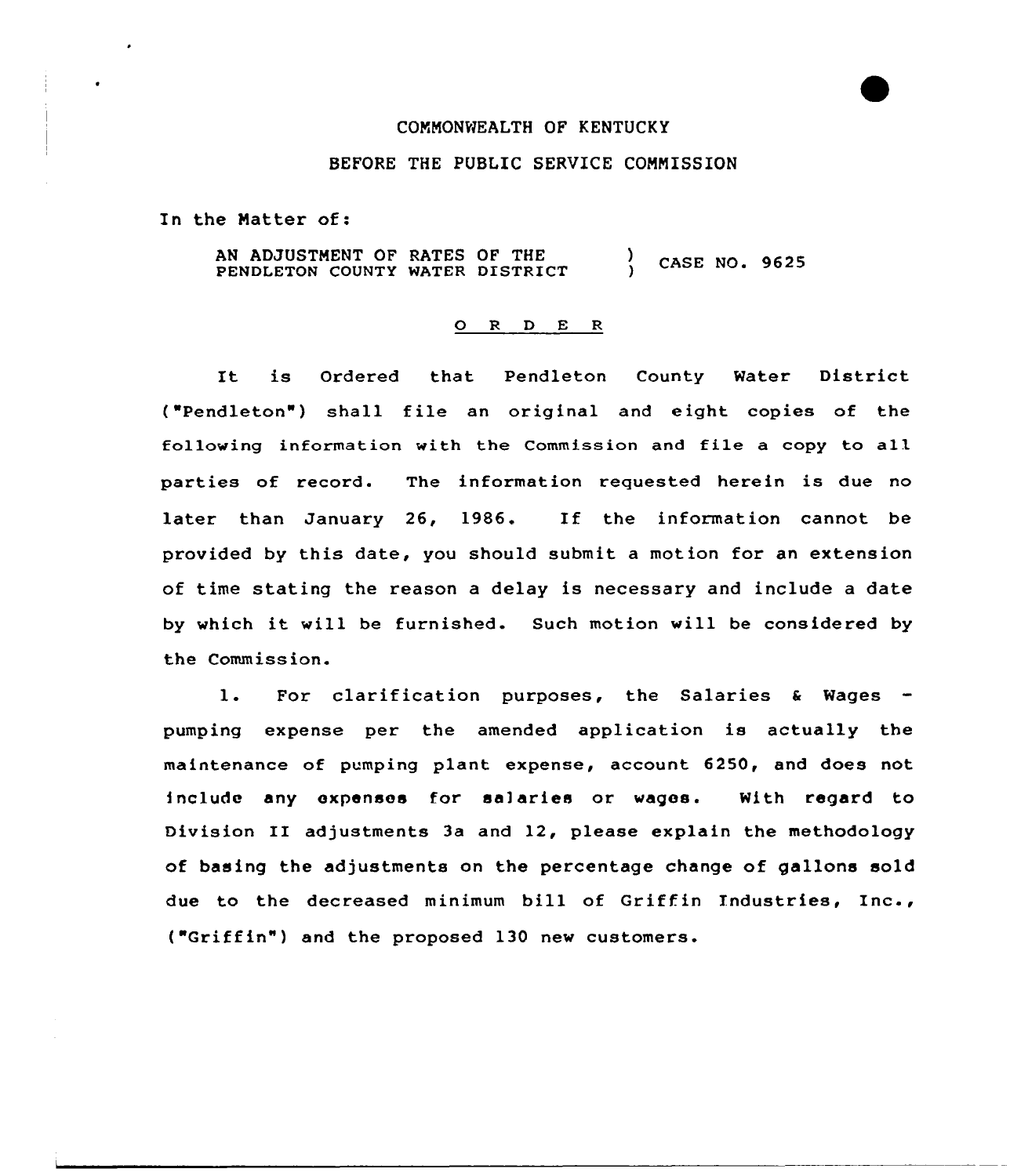2. With regard to Division II adjustments 13 and 14, please explain why these adjustments to labor accounts are based upon the number of proposed new customers. In addition, please provide the following information:

a. How many additional employees and/or additional hours from existing employees will be required due to the extension to read the additional master meters, take water samples, and maintain the additional tanks? These are assumed to be the type of expenses charged to Division II Salaries  $6$  Wages operation expense per the amended application.

b. Haw many additional employees and/or additional hours from existing employees will be required to read meters?

c. Please state the hourly wage rate for the above mentioned employees.

d. Please describe any other applicable methods that could be used to determine the aforementioned adjustments.

3. With regard to Division II adjustments 19, <sup>20</sup> and 21, please explain why these adjustments to various labor expense related accounts are based upon the decrease in water sales due to Griffin's reduced minimum bill and the proposed percentage increase in water sales due to the Phase III expansion. In addition, please provide the following information:

a. The number of Division II miles of mains before and after the proposed extension.

b. The number of Division II customer meters before and after the proposed extension.

 $-2-$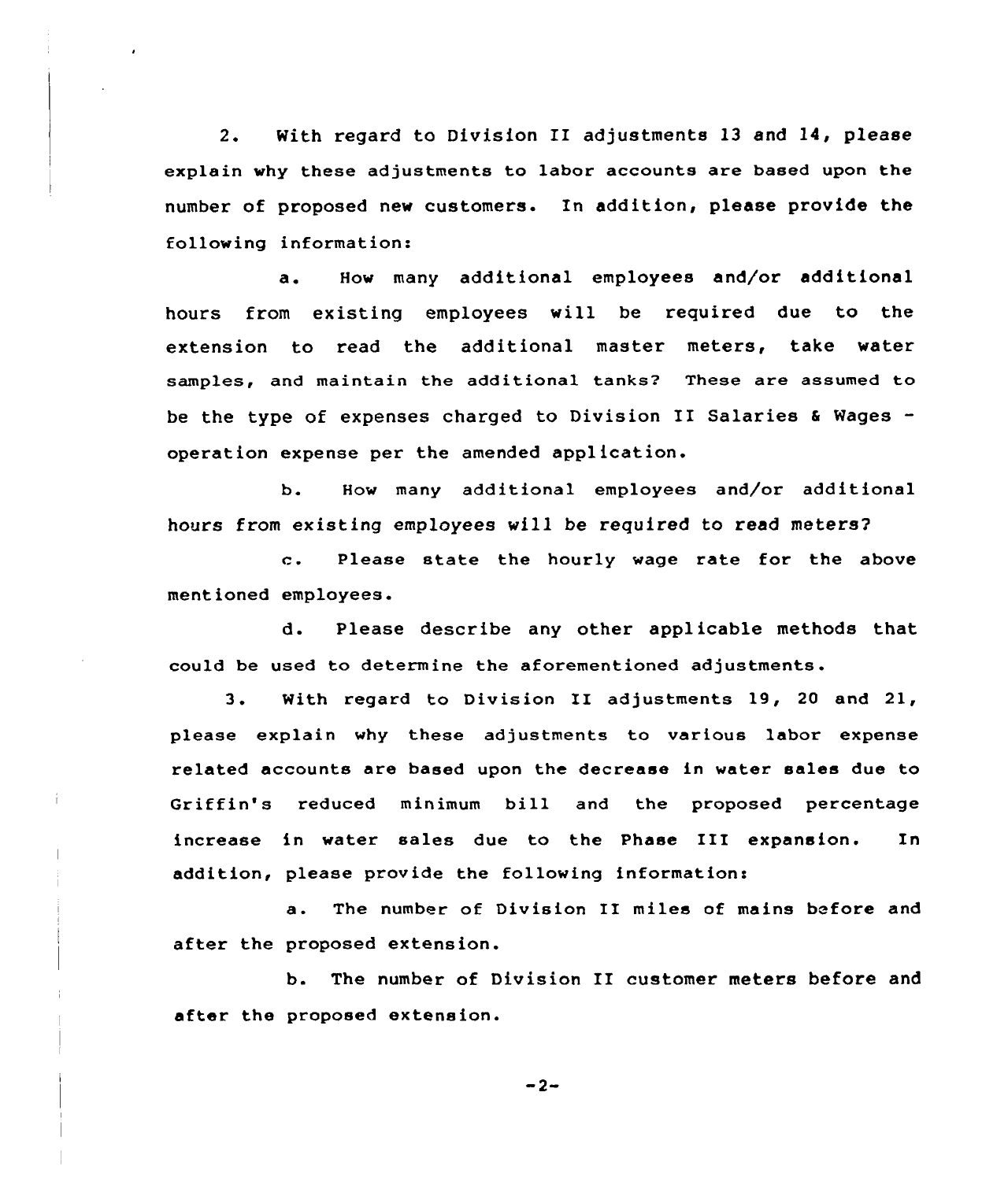c. Any other applicable methods that could be used to determine the aforementioned adjustments.

4. Per the Limited Review performed by Commission staff, Repairs and Maintenance — Supplies and Parts Account includes rent expense of \$1,200 and various other expenses totalling \$527. Please explain why Division II adjustment <sup>23</sup> should be based upon the percentage change of water sales due to the decrease in Pendleton's minimum bill and the proposed increase in customers.

5. Is there an expected increase in the rental charge of the meter shop of \$200 per month? This expense is charged to Account 6530 Maintenance of Meters.

6. With regard to Division II general administration adjustment 25, please explain why the adjustment to this general administration labor account should be based upon the proposed increase in customers in Division II. In addition, please provide the following information:

a. The estimated additional hours needed for general administration due to the proposed increase in customers.

b. <sup>A</sup> detailed description of the duties to be performed during the additional hours.

c. The hourly rate charged by Nr. Asher.

d. <sup>A</sup> description of any other applicable methods that could be used to determine the adjustment to the general administration expense.

7. Please provide the basis for determining the Division II adjustment 29 — uncollectable accounts on the proposed increase in customers. In addition, please provide descriptions of any other

ì

 $\frac{1}{2}$ 

 $-3-$